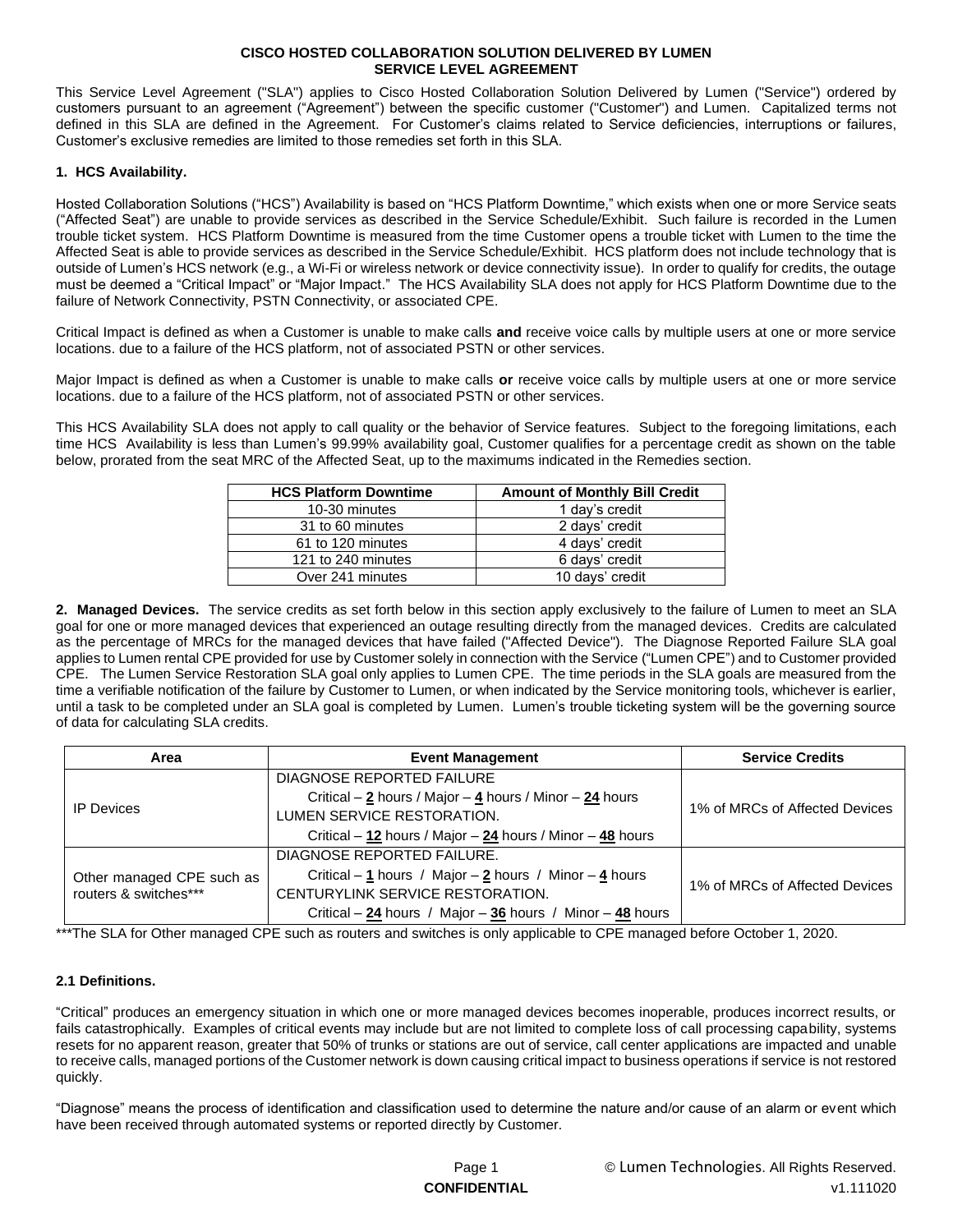"Final Resolution" means the final state for any reported event where the managed devices reporting the event has been returned to fullyoperational status and has been determined to be operating within expected limits. Any Workaround fixes have been removed and the Lumen NOC begins the process for closing associated tracking tickets.

"Major" produces a serious situation in which one or more managed devices becomes inoperable, produces incorrect results, or a mainline function of the network is inoperative. Examples of major events may include but are not limited to greater that 10% of trunks or stations are out of service, other major alarm as defined by the Lumen Technical Assistance Center ("TAC") and causing a major impact on Customer's business operations.

"Minor" produces a non-critical situation in which a condition exists with one or more contracted devices and warns of a condition which does not jeopardize service and does not require immediate corrective action. Examples of minor events may include but are not limited to minor alarm lamps lit, software configuration errors and audible alarms.

"Service Restoration" means the act of returning failed managed devices to a usable state. Managed device restoration does not always refer to the final fix action and may include interim solutions such as Workarounds or other temporary solutions. A temporary solution can remain in use until a Final Resolution for the request can be determined and implemented.

"Workaround" means a solution that provides a temporary and suitable fix of a reported issue until a Final Resolution, patch or hardware replacement can be delivered.

**2.2 Lumen CPE Failure.** Customer's sole remedy for failure of the Lumen CPE will be repair or replacement of such Lumen CPE. If repair or replacement of the Lumen CPE is not reasonably practical, Lumen will notify Customer and Customer may terminate the Service upon 10 business days prior written notice to Lumen. Inventory will be maintained consistent with vendor recommendations. If the failure occurs and is reported during business hours (9:00 AM to 4:30 PM Eastern Time Monday through Friday), Lumen will replace the failed system by the end of the next business day for domestic locations. If the failure occurs after-hours, the replacement CPE will be shipped within two business days. From time to time, Lumen may require that the Customer site contact provide assistance and physically access the console and type in commands as instructed by a Lumen engineer.

**2.3 Customer Provided CPE Failure Covered by Lumen Maintenance Plan.** Customer's sole remedy for failure of the Customer provided CPE (CPE that is provided by Customer for use by Customer solely in connection with the Service) managed by Lumen, will be repair or replacement of such Customer provided CPE if included in the terms of the Lumen CPE maintenance plan purchased by Customer covering the CPE. If repair or replacement of the Customer provided CPE is not reasonably practical, Lumen will notify Customer and Lumen will offer a remedy to the Customer. If remedy is unacceptable, Customer may terminate Lumen management of the CPE upon 10 business days prior written notice to Lumen. Any replacement and inventory capabilities will be pursuant to coverage terms of the Lumen CPE maintenance plan purchased by Customer. Lumen may require that the Customer site contact provide assistance and physically access the console and type in commands as instructed by a Lumen engineer.

**2.4 Customer Provided CPE Failure Just Monitored by Lumen.** In the event that Customer provided CPE that is an actively managed component of the Service solution fails and it is not covered by a Lumen maintenance plan purchased by Customer, Lumen will attempt to diagnose and restore managed devices. However, should Customer provided CPE need replacement, Lumen will notify Customer of its inability to restore that managed device and via a letter of agency Lumen will work with the Customer to coordinate replacement per Customer's pre-existing CPE maintenance. Customer is not entitled to any SLA credits for Customer provided CPE under the Lumen Service Restoration SLA goal.

**3. Network Management Notification.** Lumen will provide notification via email to Customer's designated incident contact after a ticket is opened by Lumen for network management incidents according to the table below. Lumen will apply a one-time credit in a given month if at any time during the month Lumen misses the high support level Network Management Notification goal. Notification SLA credits are limited to high support level events. Targets for medium and low support levels are intended to be informational only.

| <b>Support Level</b> | <b>Description</b>                                                                       | Goal       | Remedy<br>(Credit is applied to Total MRC of affected<br>managed device) |  |
|----------------------|------------------------------------------------------------------------------------------|------------|--------------------------------------------------------------------------|--|
| High                 | Managed device is unreachable.                                                           | 20 minutes | 5%                                                                       |  |
| Medium*              | Degraded performance of managed device.<br>Limited to a group of users or to a location. | 25 minutes | N/A                                                                      |  |
| Low*                 | Limited to an individual managed device and<br>immediately Service affecting.            | 30 minutes |                                                                          |  |

\* Not entitled to SLA credits.

**4. Configuration Management Objectives.** The objectives set forth in this section are objectives only and do not have associated SLA credits. The configuration and management objectives below are specific to remote administration and assume Lumen resources are not used for onsite changes.

| General Service Requests / Configuration Management<br>⊩ Area |  |
|---------------------------------------------------------------|--|
|---------------------------------------------------------------|--|

Page 2 © Lumen Technologies. All Rights Reserved. **CONFIDENTIAL** v1.111020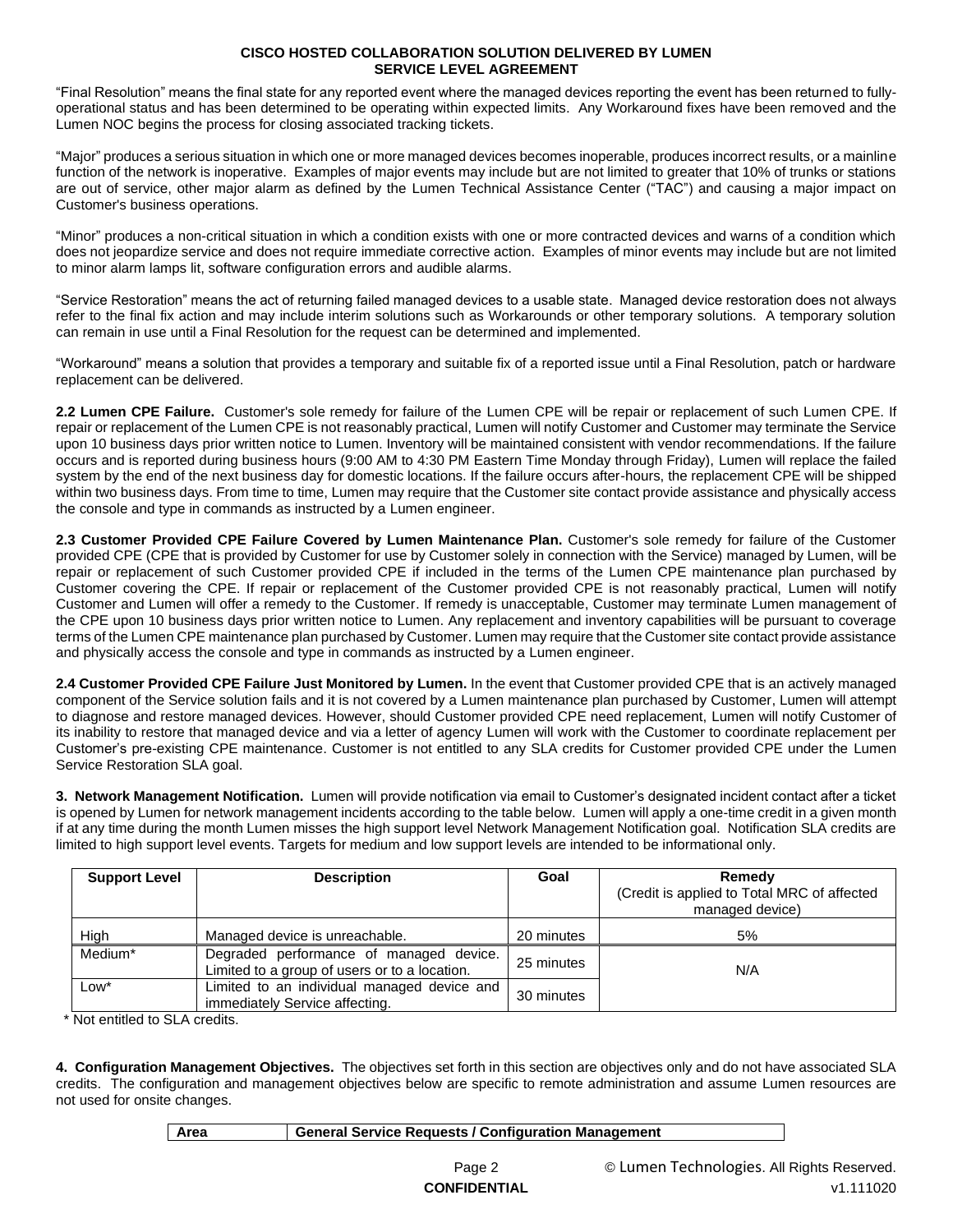| Normal<br>Soft MACD<br>Requests       | Soft MACDs completed within 48 hours                                     |
|---------------------------------------|--------------------------------------------------------------------------|
|                                       | Dependent upon Customer availability for hardware placement.             |
|                                       | Base on immediate availability of set hardware where applicable.         |
| Emergency<br>Soft<br>MACD<br>Requests | Emergency Soft MACD (Hard Limit set per Customer contract)               |
|                                       | Emergency change request for up to 5 phones completed within 2 hours.    |
|                                       | Emergency Phone Add request for up to 5 phones completed within 8 hours. |
|                                       | Dependent upon Customer availability for hardware placement.             |
|                                       | Base on immediate availability of set hardware where applicable.<br>٠    |

**5. Service Requests & Escalations.** The processes for placing service requests, reporting outages, and making general service inquiries are included in a Lumen provided Customer Interface Document ("CID"). The CID provides details for contacting the Lumen TAC for service related items including reporting service outages, escalation procedures, MACD and related requests.

**6. Language Support.** Lumen answers user calls and support calls in English. Multiple language support is not offered at this time.

# **7. Maintenance.**

"Normal Maintenance" means upgrades of hardware or software or upgrades to increase capacity. Normal Maintenance may temporarily degrade the quality of the Service, including possible outages. Lumen may change the maintenance window times upon posting to the website or other notice to Customer. Lumen will undertake Normal Maintenance during the hours and upon the prior notice time period stated below. Normal Maintenance hours are between the hours of 11:00 PM to 6:00 AM Local Time. "Local Time" means the local time in the time zone in which an affected seat is located.

"Urgent Maintenance" means efforts to correct network conditions that are likely to cause a material Service outage and that require immediate action. Urgent Maintenance may degrade the quality of the Services, including possible outages. Such effects related to Urgent Maintenance will entitle Customer to service credits as set forth in this SLA. Lumen may undertake Urgent Maintenance at any time deemed necessary and will provide notice of Urgent Maintenance to Customer as soon as is commercially practicable under the circumstances.

Outages or failure to meet any SLA goal due to Normal Maintenance will not entitle Customer to any SLA credits.

# **8. General.**

**8.1 Remedies.** To be eligible for service credits, Customer must be in good standing with Lumen and current in its obligations. To receive service credits, Customer must contact the Customer Service Center at 1-855-558-1133 and submit the relevant trouble ticket information within 5 calendar days from the date when the relevant SLA goal was not met. Lumen will determine the credits provided to Customer by applying the applicable remedies set forth in this SLA. A credit will be applied only to the month in which the event giving rise to the credit occurred. If an event causes more than one SLA goal to not be met, Customer will qualify only for a credit under the Goal with the higher credit amount. The credits will apply to the MRCs of the affected Service components identified in this SLA after application of all discounts and do not apply to MRCs of other services. The maximum service credits issued in any one calendar month will not exceed 50% of the MRC of the affected seats. Cumulative credits in any one month must exceed \$25.00 to be processed. If Customer fails to notify Lumen in the manner set forth above with respect to the applicable SLA credits, Customer will have waived its right to such SLA credits for that month.

**8.2 Limitations.** This SLA will not apply, and Customer will not be entitled to receive a credit or exercise a termination right under this SLA, for any event that adversely impacts the Service that is caused by: (a) the acts or omissions of Customer, its employees, contractors or agents or its end users; (b) the failure or malfunction of the Customer Environment, equipment, applications or systems not owned or controlled by Lumen or its third party service; (c) Force Majeure Events; (d) Normal Maintenance, scheduled alteration, or implementation; (e) the unavailability of required Customer personnel, including as a result of failure to provide Lumen with accurate, current contact information; or (f) Lumen's lack of access to the Customer premises where reasonably required to restore the Service; (g) Customer's failure to release the Service for testing or repair and continuing to use the Service on an impaired basis; (h) Lumen's termination of Service for Cause or Customer's use of Service in an unauthorized or unlawful manner; (i) improper or inaccurate network specifications or usage provided by Customer, (j) the Customer Environment design not supporting the SLA goals or meeting VoIP network best practices or (k) any Service issues (degraded Service or unavailability) that arise due to a dial plan not recommended by Lumen and not supported as standard by Lumen.

**8.3 Customer Termination Rights.** Customer may terminate Service at the affected location without Cancellation/Termination Charges if, in any single calendar month: (a) HCS Platform Downtime exists for at least 24 hours in the aggregate; or (b) HCS Platform Downtime exists for a period of at least eight consecutive hours. Customer may only terminate the affected Service by providing written notice to Lumen within 20 days after Customer first becomes eligible to exercise the applicable termination right. Such termination will be effective 45 days after receipt of written notice by Lumen. Customer is responsible for all Service charges until the termination date. If Customer